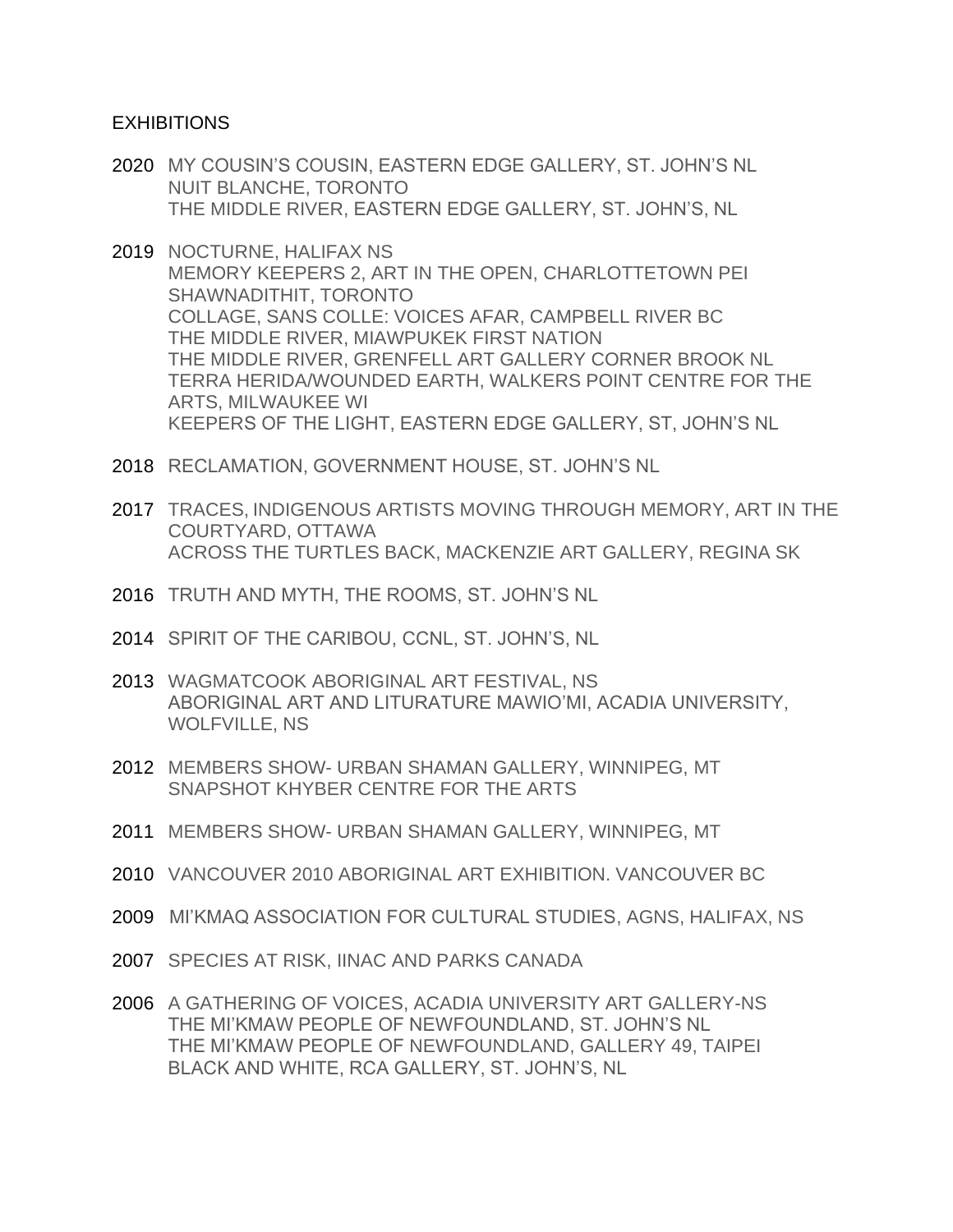- 2005 NATIONS IN A CIRCLE, HALIFAX, NS, INDIAN ART CENTRE ACQUISITIONS THE POWER OF PLACE, THE BURNABY ART GALLERY, ONT MATTIE MITCHELL, GROS MORNE NATIONAL PARK, ROCKY HARBOUR, NL KTAQMKUKEWAQ MI'KMAQ: WLQATMUTI, GRAND FALLS WIDSOR, NL TORONTO POWWOW INDIGENOPUS ART, ROGERS CENTRE, TORONTO, **ONT** DEZHAN EJAN, CANADIAN EMBASSY, WASHINGTON, DC
- 2004 KTAQMKUKEWAQ MI'KMAQ: WLQATMUTI, CORNER BROOK, NL KTAQMKUKEWAQ MI'KMAQ: WLQATMUTI, ST. JOHN'S, NL NATIONS IN A CIRCLE, PIER 21, HALIFAX, NS THEN AND NOW, RCA GALLERY, ST. JOHN'S, NL. DEZHAN EJAN, CANADIAN EMBASSY, WASHINGTON DC.
- 2003 ATLANTIC ART ON THE MEZZANINE, NATIONAL ARTS CENTRE, OTTAWA, **ONT** NATIONS IN A CIRCLE*,* DALHOUSIE ARTS CENTRE, HALIFAX, NS AMIGOS*,* THE BOSQUE GALLERY, CORRALES, NEW MEXICO THE POWER OF PLACE, AGNL, ST. JOHN'S, NL
- 2001 PERPETUAL BUNDLE, DIAND. HALIFAX, NS PERMANENT COLLECTIONS SHOW, THUNDER BAY ART GALLERY, ONT
- 2000 SOLO IMAGES FROM KTAQMKUK, MALASPINA PRINTSHOP GALLERY, GRANVILLE ISLAND, VANCOUVER, BC
- 1999 SOLO MSIT NO'KMAQ, RODMAN HALL, ST. CATHERINE'S, ONT SOLO KNOW ME, KNOW YOU, INDIAN ART CENTRE, DIAND, HULL, QC BUSINESS OF THE ARTS. ST. JOHN'S, NF. 5 ARTISTS 5 THEMES, CHRISTINA PARKER GALLERY, ST. JOHN'S, NF MANSCAPE, LSPU GALLERY, ST. JOHN'S, NF SPIRITS IN THE SUN, HAITT REGENCY, SCOTTSDALE, ARIZONA, US SOLO MSIT NO'KMAQ, LEAF RAPIDS, MANITOBA
- 1998 SOLO MSIT NO'KMAQ, THUNDER BAY ART GALLERY, THUNDER BAY, ONT SOLO MSIT NO'KMAQ, ART GALLERY ALGOMA, SAULT STE MARIE, ONT SOLO ALL MY RELATIONS, CHRISTINA PARKER GALLERY, ST. JOHN'S, NF
- 1997 ST. MICHAEL'S PRINTSHOP 25TH, RCA, ST. JOHN'S, NF JERRY EVANS AND CHRIS STONES, EASTERN EDGE, ST. JOHN'S, NF FIRST, SIR WILFRED GRENFELL COLLEGE, CORNER BROOK, NF
- 1996 FIRST, CHRISTINA PARKER GALLERY, ST JOHN'S, NF FIRST, INTERPRETATION CENTRE, NORTH WEST RIVER, LABRADOR SMALL WORKS BIG ARTISTS, C. PARKER GALLERY, ST. JOHN'S, NF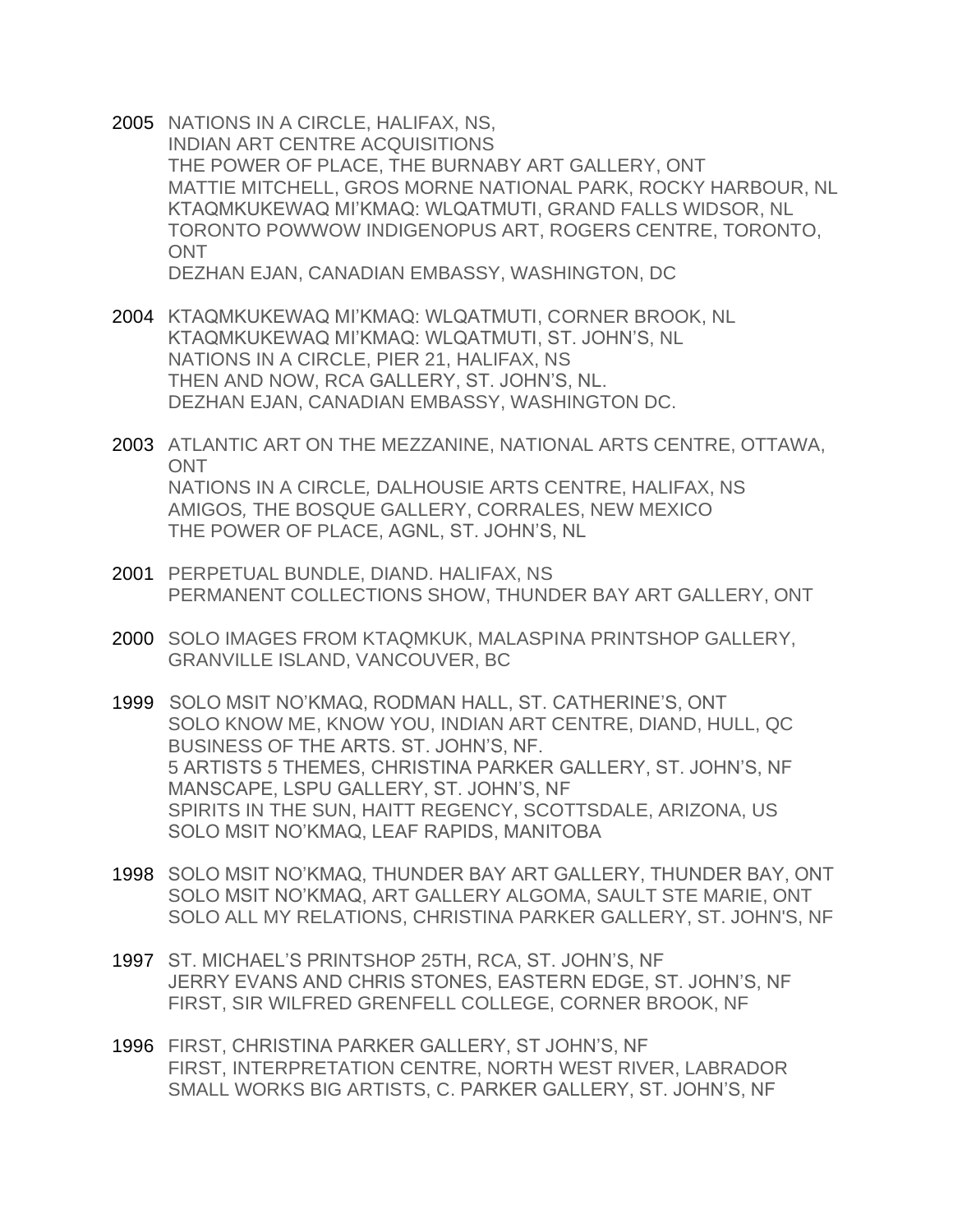- 1995 CROSS CULTURAL EXHIBITION, CABOT COLLEGE, ST. JOHN'S, NF
- 1994 SMALL WORKS, CHRISTINA PARKER GALLERY, ST. JOHN'S, NF CROSS CULTURAL EXHIBITION, SCOTIA BANK, ST. JOHN'S, NF
- 1993 BUT ENOUGH ABOUT ME, MUN ART GALLERY, ST. JOHN'S, NF ST. MICHAEL'S EXCHANGE, MALISPINA PRINTSHOP, VANCOUVER, BC SMALL WORKS, CHRISTINA PARKER GALLERY, ST. JOHN'S, NF.
- 1992 FIRE, EASTERN EDGE GALLERY, ST. JOHN'S, NF. ST. MICHAEL'S RESIDENCEY EXHIBITION, LSPU GALLERY, ST. JOHN'S NF. ST. MICHAEL'S CUSTOM PRINTS, MUN ART GALLERY ST. JOHN'S, NF
- 1991 DISCOVERIES, EASTERN EDGE GALLERY, ST. JOHN'S, NF.
- 1986 ALTERATIONS ON PAPER AND WOOD, ANNA LEONOWENS GALLERY 2 HALIFAX, NS
- 1985 ECPHORE, CITY CLUB, HALIFAX, NS.

## EDUCATION

- 2005 BASIC FILMMAKING, NIFCO, ST. JOHN'S, NL
- 1992 BACHELOR OF EDUCATION, MUN, ST, JOHN'S, NL
- 1986 BACHELOR OF FINE ARTS, NSCAD, HALIFAX, NS
- 1980 COMMERCIAL ART, COLLEGE OF TRADES AND TECHNOLOGY, ST. JOHN'S, NF.

## GRANTS AND AWARDS

- 2020 ARTNL PROFESSIONAL PROJECTS GRANT
- 2019 THE ENDURANCE AWARD, VANL
- 2018 CANADA COUNCIL FOR THE ARTS, CREATING KNOWING AND SHARING, THE ARTS AND CULTURE OF FIRST NATIONS, INUIT AND METIS PEOPLES.
- 2004 ARTSNL
- 2000 CANADA COUNCIL FOR THE ARTS, CREATION AND PRODUCTION GRANT
- 1998 NL PROVINCIAL GOVERNMENT, ECONOMIC RENEWAL AGREEMENT FUNDING
- 1997 NL ARTS COUNCIL